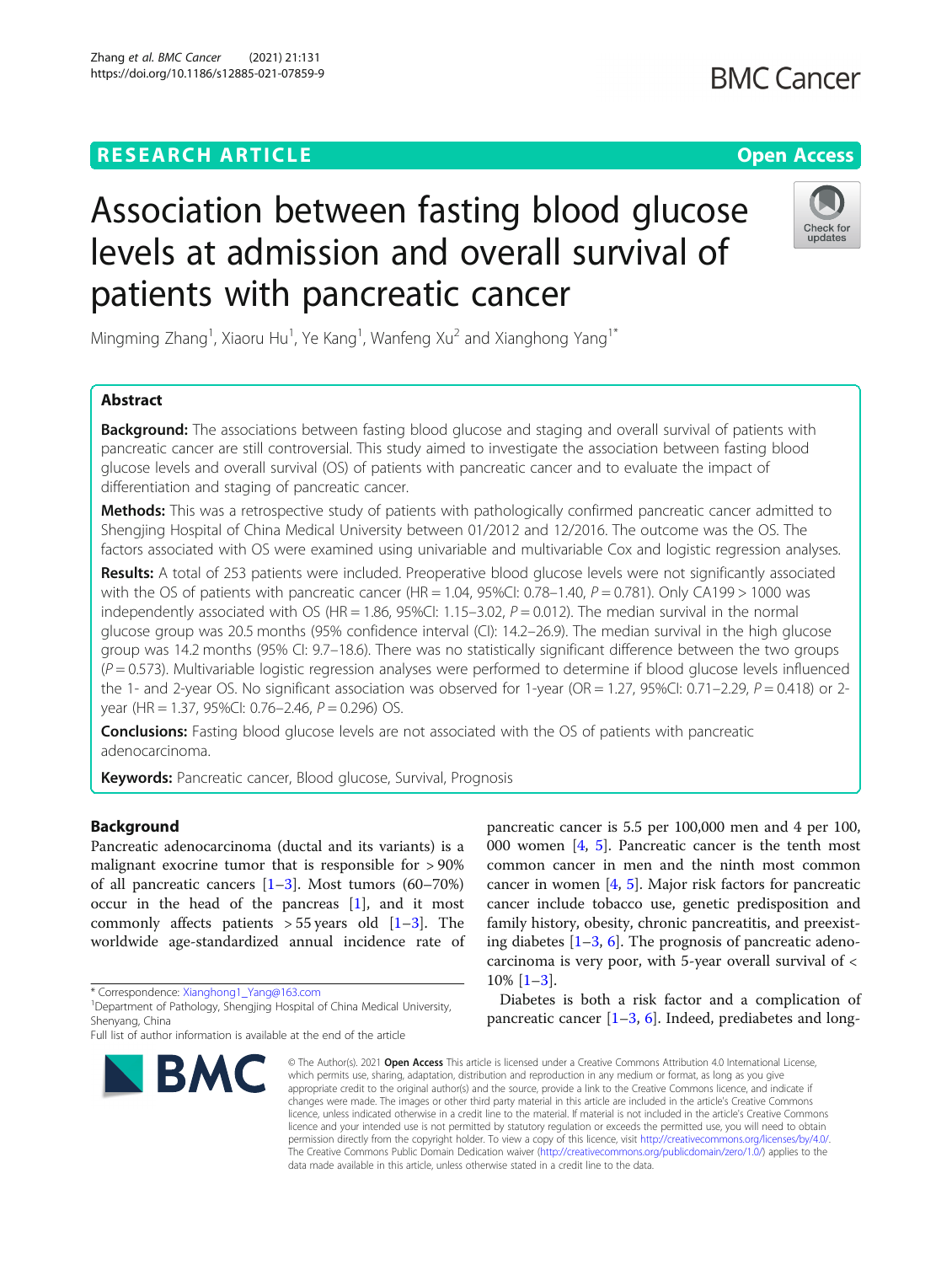term diabetes are associated with an increased risk of pancreatic cancer [\[7](#page-9-0), [8\]](#page-9-0), and early-stage pancreatic cancer causes new-onset diabetes, but the pathogenesis is unclear. A systematic review also showed that elevated fasting blood glucose levels are associated with an increased risk of pancreatic cancer [\[9](#page-9-0)].

Diabetes is associated with a poor prognosis in patients with different solid tumors, such as head & neck, breast, liver, bladder, colorectal, and endometrial cancer [[10](#page-9-0)–[12](#page-9-0)]. High blood glucose levels are associated with the aggressiveness of colorectal cancer [[13](#page-9-0)]. However, the association of fasting blood glucose with staging and overall survival (OS) of pancreatic cancer patients is still controversial [[14,](#page-10-0) [15\]](#page-10-0), and there are few studies in China or Asia that address this issue. The studies that explored the association between fasting blood glucose levels and the prognosis of pancreatic cancer have had inconsistent conclusions [[14,](#page-10-0) [15](#page-10-0)]. These differences in results may be because of different populations with different genetic characteristics, cancer stage, or cancer differentiation. However, few studies have considered whether the differentiation and staging of pancreatic cancer influenced the results.

Therefore, the aim of the present study was to investigate the association between fasting blood glucose levels and OS of patients with pancreatic cancer and to evaluate the impact of differentiation and staging of pancreatic cancer on this association.

## Methods

## Study design and patients

This was a retrospective study of patients with pathologically confirmed pancreatic cancer admitted to Shengjing Hospital of China Medical University between January 2012 and December 2016. This study was approved by the Ethics Committee of Shengjing Hospital of China Medical University. Informed consent was waived because of the retrospective design.

The inclusion criteria were  $1$ ) > 18 years and 2) pathologically diagnosed with pancreatic cancer. The exclusion criteria were 1) severe primary diseases such as respiratory, cardiovascular, cerebrovascular, liver, kidney, or hematopoietic disease, psychosis, or long-term medication, or 2) incomplete clinical data.

## Diagnostic criteria

The diagnosis and staging were made according to the NCCN guidelines using pancreatic computed tomography (CT) and/or magnetic resonance imaging (MRI) with contrast and a biopsy [[6](#page-9-0)]. Pathological diagnosis and staging were made according to the WHO Classification of Tumours of the Digestive System (4th edition) [[16\]](#page-10-0), pancreatic adenocarcinoma included ductal adenocarcinoma and its variants: adenosquamous carcinoma, colloid carcinoma (mucinous non-cystic carcinoma), hepatoid carcinoma, medullary carcinoma, signet-ring carcinoma, undifferentiated carcinoma, and undifferentiated carcinoma with osteoclast-like giant cells.

## Grouping and treatments

The patients were assigned to the normal blood glucose group and the hyperglycemia group according to a fasting blood glucose cutoff of 6.11 mmol/L. All patients were treated according to the current guidelines when they were diagnosed  $[6]$  $[6]$ .

## Data collection and outcomes

Demographic information (sex and age), current medical history (disease course, diameter of tumor, site of tumor, presence or absence of lymphatic metastasis, AJCC TNM 8 staging, and differentiation), medical history (hypertension, diabetes mellitus, smoking, and drinking), family history, pathological type, and surgical procedure were collected. Mortality was defined as death during the whole follow-up period. Perioperative complications and adverse reactions after surgical treatment were collected. OS was defined as the time from diagnosis to death from any cause.

## Follow-up

Follow-up was conducted routinely by outpatient visits, hospitalization, and/or telephone. The follow-up information included death or survival and was extracted from the medical charts. Follow-up was censored on December 31st, 2019.

## Statistical analysis

SPSS 22.0 (IBM, Armonk, NY, USA) was used for data analysis. The continuous data were first analyzed using the Kolmogorov-Smirnov test to determine whether they were normally distributed. The continuous variables conforming to the normal distribution are expressed as means ± standard deviation and were tested using the two-sample unpaired t-test; otherwise, they are presented as medians (minimum, maximum) and analyzed using the Mann-Whitney U test. Categorical data are presented as n (%) and were analyzed using the chisquare test or Fisher's exact probability test. Univariable Cox regression was used to analyze the factors affecting OS. Variables with  $P < 0.05$  or clinical significance were included in the multivariable Cox regression. Logistic regression was used to determine the variables independently associated with 1- and 2-year survival. Kaplan-Meier survival curves were plotted according to OS under different exposure factors and were compared using the log-rank test. Two-sided *P*-values  $< 0.05$  were considered statistically significant.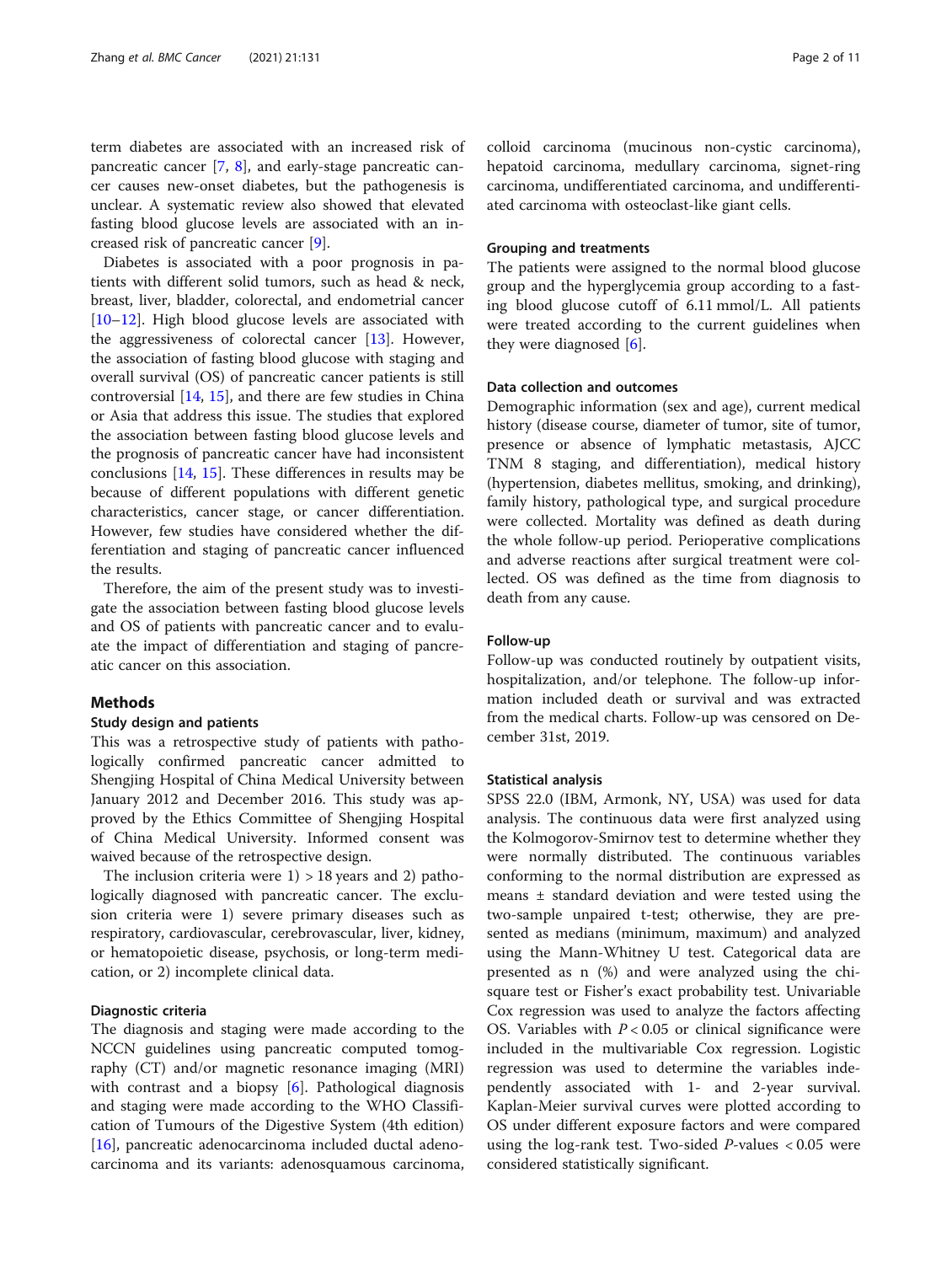## Results

## Characteristics of the patients

During the study period, 312 patients were admitted for pancreatic cancer, but 59 were excluded because of a lack of follow-up at the study hospital or missing blood glucose data. Therefore, 253 patients were included, of whom 208 were deceased, and 45 were alive or lost to follow-up. The demographic data are presented in Table 1.

Compared with the patients with normal glucose, the hyperglycemia group had a higher body mass index (BMI) (median, 23.5 vs. 22.3 kg/m<sup>2</sup>,  $P = 0.039$ ), and higher proportions of females (49.4% vs. 28.7%,  $P =$ 0.002), diabetes (36.5% vs. 7.4%, P < 0.001), hypertension  $(32.1\% \text{ vs. } 20.2\%, P = 0.042),$  allergies  $(16.4\% \text{ vs. } 7.4\%,$  $P = 0.042$ , and weight loss (66.7% vs. 53.8%,  $P = 0.043$ ). Cancer differentiation degree and AJCC8 stage were not

## Table 1 Characteristics of the patients

|                                        | All $(n = 253)$  | Normal blood glucose ( $n = 94$ ) | Hyperglycemia ( $n = 159$ ) | P       |
|----------------------------------------|------------------|-----------------------------------|-----------------------------|---------|
| Age, years, median (range)             | 60 (37,83)       | 60 (37,80)                        | 61 (38,83)                  | 0.516   |
| BMI, median (range)                    | 23.3 (12.4,32.1) | 22.3 (15.5,29)                    | 23.5 (12.4,32.1)            | 0.039   |
| Sex, n (%)                             |                  |                                   |                             | 0.002   |
| Female                                 | 106 (41.7%)      | 27 (28.7%)                        | 79 (49.4%)                  |         |
| Male                                   | 148 (58.5%)      | 67 (71.3%)                        | 81 (50.9%)                  |         |
| Smoking history, n (%)                 | 93 (36.8%)       | 46 (48.9%)                        | 47 (29.6%)                  | 0.002   |
| Drinking history, n (%)                | 49 (19.4%)       | 21 (22.3%)                        | 28 (17.7%)                  | 0.370   |
| Diabetes history, n (%)                | 65 (25.7%)       | 7(7.4%)                           | 58 (36.5%)                  | < 0.001 |
| Hypertension history, n (%)            | 70 (27.7%)       | 19 (20.2%)                        | 51 (32.1%)                  | 0.042   |
| Allergic history, n (%)                | 33 (13%)         | $7(7.4\%)$                        | 26 (16.4%)                  | 0.042   |
| Abdominal pain, n (%)                  | 174 (69.9%)      | 69 (74.2%)                        | 105 (67.3%)                 | 0.252   |
| Back pain, n (%)                       | 38 (15.3%)       | 17 (18.3%)                        | 21 (13.5%)                  | 0.306   |
| Anorexia, n (%)                        | 10 (4%)          | $2(2.2\%)$                        | $8(5.1\%)$                  | 0.329   |
| Loss of appetite, n (%)                | 106 (42.6%)      | 37 (39.8%)                        | 69 (44.2%)                  | 0.493   |
| Loss of weight, n (%)                  | 154 (61.8%)      | 50 (53.8%)                        | 104 (66.7%)                 | 0.043   |
| CA199, n (%)                           |                  |                                   |                             | 0.383   |
| Normal                                 | 51 (21.9%)       | 22 (24.7%)                        | 29 (20.1%)                  |         |
| $37 - 1000$                            | 147 (63.1%)      | 57 (64%)                          | 90 (62.5%)                  |         |
| >1000                                  | 35 (15%)         | 10 (11.2%)                        | 25 (17.4%)                  |         |
| Surgical procedure, n (%)              |                  |                                   |                             | 0.932   |
| Whipple                                | 192 (75.9%)      | 73 (77.7%)                        | 119 (74.8%)                 |         |
| Distal                                 | 52 (20.6%)       | 18 (19.1%)                        | 34 (21.4%)                  |         |
| Other                                  | $9(3.6\%)$       | $3(3.2\%)$                        | 6(3.8%)                     |         |
| Site of onset, n (%)                   |                  |                                   |                             | 0.790   |
| Head of pancreas                       | 201 (79.8%)      | 75 (80.6%)                        | 126 (79.2%)                 |         |
| Tail of pancreas                       | 51 (20.2%)       | 18 (19.4%)                        | 33 (20.8%)                  |         |
| Differentiation, n (%)                 |                  |                                   |                             | 0.613   |
| Poor                                   | 61 (24.1%)       | 21 (22.3%)                        | 40 (25.2%)                  |         |
| Moderate-high                          | 192 (75.9%)      | 73 (77.7%)                        | 119 (74.8%)                 |         |
| AJCC8 staging                          |                  |                                   |                             | 0.677   |
| Stage I                                | 121 (47.8%)      | 48 (51.1%)                        | 73 (45.9%)                  |         |
| Stage II                               | 86 (34%)         | 31 (33%)                          | 55 (34.6%)                  |         |
| Stage III-IV                           | 46 (18.2%)       | 15 (16%)                          | 31 (19.5%)                  |         |
| Obstructive jaundice                   | 129 (51%)        | 44 (46.8%)                        | 85 (53.5%)                  | 0.307   |
| Follow-up time, months, median (range) | 16.5(0.1,95)     | 20.9 (0.5,95)                     | 14.2 (0.1,93.3)             | 0.327   |

BMI body mass index, CA cancer antigen, AJCC American Joint Committee on Cancer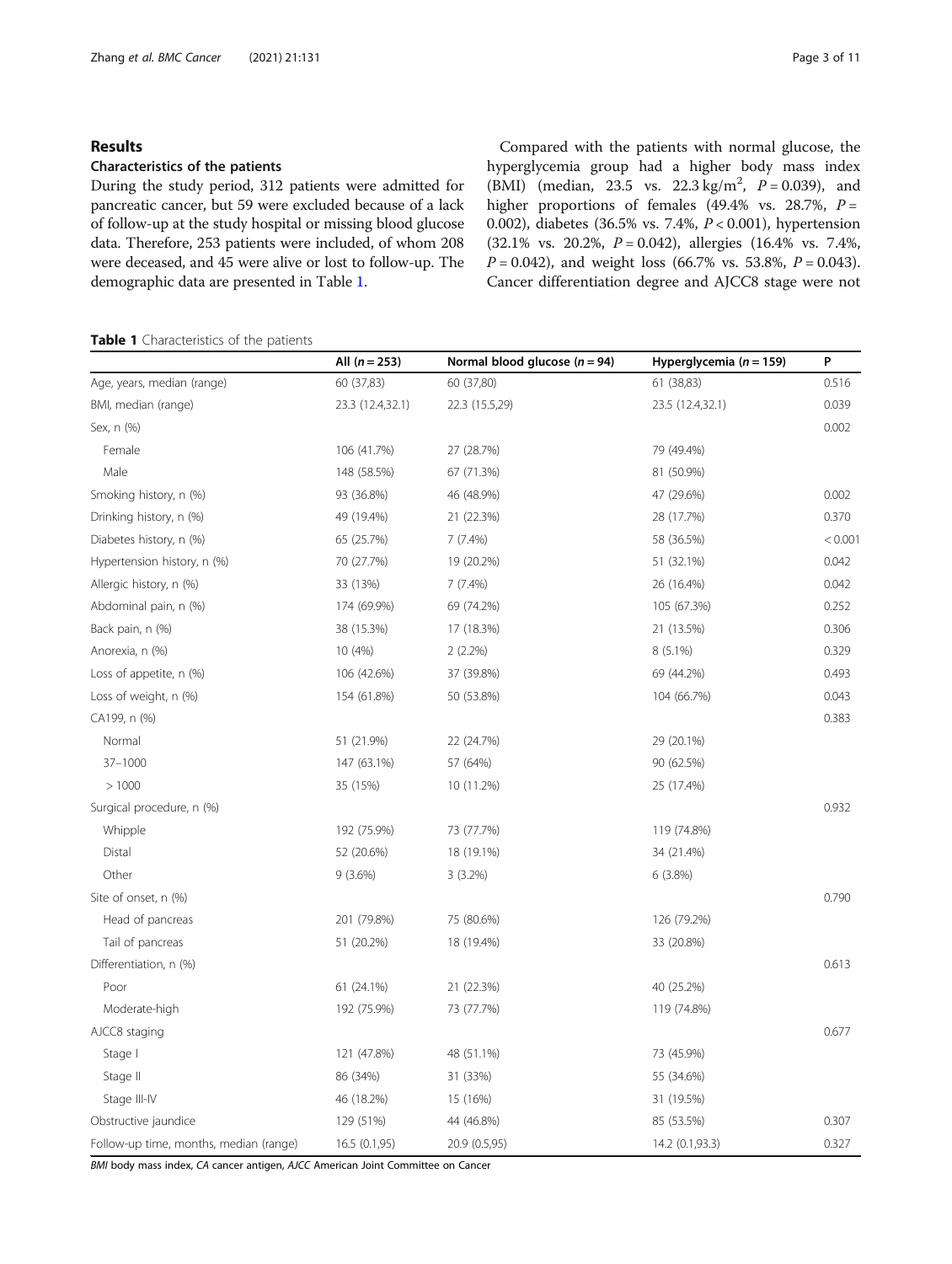significantly different between the normal glucose and the hyperglycemia groups.

#### Factors associated with OS

In the univariable analyses, only CA199 and back pain were associated with OS. Cancer differentiation degree and AJCC8 stage were not identified as associated factors. Blood glucose was included in the Cox multivariable analysis along with CA199 and back pain. The results showed that preoperative blood glucose was not significantly associated with the OS of patients with pancreatic cancer (HR = 1.04, 95%CI: 0.78–1.40,  $P = 0.781$ . The glucose levels were tested as a continuous variable in the Cox model, and similar results were observed. Only CA199 > 1000 was independently associated with OS (HR = 1.86, 95%CI: 1.15–3.02,  $P = 0.012$  (Table [2\)](#page-4-0).

The relation between hyperglycemia and OS was also evaluated using a Kaplan-Meier analysis (Fig. [1\)](#page-5-0). The median survival in the normal glucose group was 20.5 months (95% confidence interval (CI): 14.2–26.9). The median survival in the abnormal glucose group was 14.2 months (95% CI: 9.7–18.6). There was no statistically significant difference between the two groups  $(P =$ 0.573).

Univariable and multivariable logistic regression analyses were also performed for 1- and 2-year OS. No significant association was observed for glucose at 1-year OS (OR = 1.27, 95%CI: 0.71–2.29, P = 0.418); however, there was an association with  $CA199 > 1000$  (OR = 3.68, 95%CI: 1.38–9.81,  $P = 0.009$ ), moderate/high differentiation  $(OR = 0.51, 95\% CI: 0.26-0.97, P = 0.039)$ , and AJCC8 stage III-IV (OR = 2.51, 95%CI: 1.15–5.51,  $P =$ 0.021) (Table [3](#page-6-0)). There was also no significant association of glucose with 2-year OS  $(HR = 1.37, 95\% CI:$ 0.76–2.46,  $P = 0.296$ ); however, at this time point CA199  $37-100$  (OR = 2.46, 95%CI: 1.25-4.86,  $P = 0.009$ ), CA199 > 1000 (OR = 3.33, 95%CI: 1.27–8.71,  $P = 0.014$ ), and tail location  $(OR = 2.57, 95\% CI: 1.19 - 5.53, P =$ 0.016) were significantly associated (Table [4\)](#page-8-0).

## **Discussion**

The association of fasting blood glucose with staging and overall survival of pancreatic cancer patients is still controversial [[14,](#page-10-0) [15](#page-10-0)]. Therefore, this study aimed to investigate the association between fasting blood glucose levels and the OS of patients with pancreatic cancer and to evaluate the impact of differentiation and staging of pancreatic cancer. The results strongly suggest that fasting blood glucose levels are not associated with the OS of patients with pancreatic adenocarcinoma. Cancer differentiation degree and staging of pancreatic cancer did not influence the results for OS except at 1-year when they were both independently associated with OS.

In the present study, hyperglycemia and glucose levels were not associated with the OS of pancreatic cancer. This result suggests that pancreatic cancer is different to other solid tumors in general where hyperglycemia and diabetes are associated with prognosis [\[10](#page-9-0)–[12](#page-9-0)]. The main mechanism involves insulin and insulin growth factor (IGF), which stimulate tumor growth  $[17-19]$  $[17-19]$  $[17-19]$  $[17-19]$ . The chronic inflammation state associated with hyperglycemia and diabetes also contributes to cancer progression [\[20](#page-10-0)]. However, the results of this study are supported by Dehayem et al. [[21\]](#page-10-0), who showed no association between diabetes and the prognosis of pancreatic cancer. Busaidy et al. [[22\]](#page-10-0) and Olowokure et al. [[23\]](#page-10-0) even showed that patients with pancreatic cancer and diabetes had a better OS than those without diabetes. On the other hand, some previous studies reported that hyperglycemia or diabetes was associated with poor survival of pancreatic cancer [\[24](#page-10-0)–[28](#page-10-0)]. Those discrepancies and conflicting conclusions could be due to the sample size, ethnicity, and the fact that mortality can be due to diabetic complications rather than to cancer. In this study, we also considered that the degree of cancer differentiation or cancer stage might influence the results. So, we investigated whether these factors were associated with OS. The results suggest that for OS neither degree of differentiation nor cancer stage were associated factors. However, we did find that they were independently associated with 1-year OS. This might suggest that the results of other studies have been influenced by the differentiation degree or cancer stage of the patients, especially if the follow-up was only for 1 year. Larger case-control studies might be needed to fully evaluate the influence of these factors on OS.

The only factor in this study that was independently associated with the OS to pancreatic cancer was CA199. This is supported by previous studies that showed that CA199 levels are associated with the survival and response to chemotherapy in patients with pancreatic cancer [\[29](#page-10-0)–[31\]](#page-10-0).

This study has limitations. This was a cross-sectional study, which precludes the determination of causality relationships. In addition, the sample size was small and was from a single center, which could introduce bias. Because this was a retrospective study, only the information found in the charts could be analyzed.

## Conclusions

In conclusion, fasting blood glucose levels are not associated with the OS of patients with pancreatic adenocarcinoma. Only the CA199 levels are associated with OS. The results need to be confirmed using large-scale studies.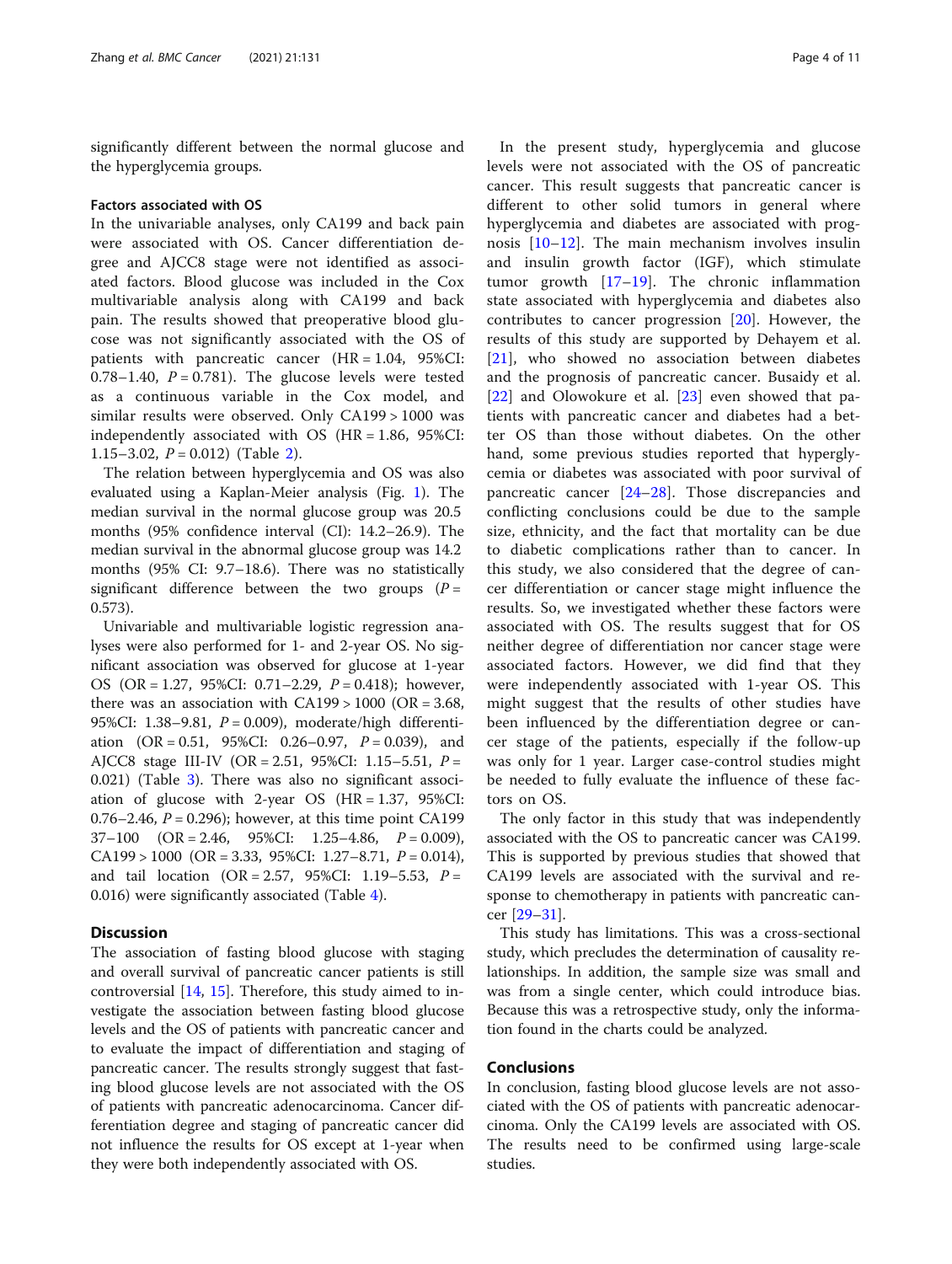|                    | Univariable |              |       | Multivariable |              |       |  |
|--------------------|-------------|--------------|-------|---------------|--------------|-------|--|
|                    | ${\sf HR}$  | 95% CI       | P     | ${\sf HR}$    | 95% CI       | P     |  |
| Age                | 1.01        | (0.99, 1.02) | 0.308 |               |              |       |  |
| BMI                | 0.98        | (0.94, 1.03) | 0.418 |               |              |       |  |
| Blood glucose      |             |              |       |               |              |       |  |
| Normal             | ref         |              |       |               |              |       |  |
| Abnormal           | 1.08        | (0.82, 1.44) | 0.574 | 1.04          | (0.78, 1.4)  | 0.781 |  |
| Sex                |             |              |       |               |              |       |  |
| Female             | ref         |              |       |               |              |       |  |
| Male               | 1.07        | (0.81, 1.41) | 0.621 |               |              |       |  |
| Smoking history    |             |              |       |               |              |       |  |
| $\mathsf{No}$      | ref         |              |       |               |              |       |  |
| Yes                | 1.14        | (0.86, 1.51) | 0.358 |               |              |       |  |
| Drinking history   |             |              |       |               |              |       |  |
| $\rm No$           | ref         |              |       |               |              |       |  |
| Yes                | 1.30        | (0.94, 1.81) | 0.113 |               |              |       |  |
| Diabetes           |             |              |       |               |              |       |  |
| $\mathsf{No}$      | ref         |              |       |               |              |       |  |
| Yes                | 1.05        | (0.77, 1.43) | 0.771 |               |              |       |  |
| Hypertension       |             |              |       |               |              |       |  |
| $\rm No$           | ref         |              |       |               |              |       |  |
| Yes                | 0.94        | (0.69, 1.27) | 0.683 |               |              |       |  |
| Allergic history   |             |              |       |               |              |       |  |
| $\mathsf{No}$      | ref         |              |       |               |              |       |  |
| Yes                | 1.22        | (0.83, 1.78) | 0.314 |               |              |       |  |
| Abdominal pain     |             |              |       |               |              |       |  |
| $\mathsf{No}$      | ref         |              |       |               |              |       |  |
| Yes                | 1.08        | (0.8, 1.47)  | 0.607 |               |              |       |  |
| Back pain          |             |              |       |               |              |       |  |
| $\rm No$           | ref         |              |       |               |              |       |  |
| Yes                | 0.61        | (0.4, 0.92)  | 0.019 | 0.65          | (0.42, 1.03) | 0.064 |  |
| Anorexia           |             |              |       |               |              |       |  |
| No                 | ref         |              |       |               |              |       |  |
| Yes                | 0.86        | (0.4, 1.82)  | 0.689 |               |              |       |  |
| Loss of appetite   |             |              |       |               |              |       |  |
| No                 | ref         |              |       |               |              |       |  |
| Yes                | 1.09        | (0.82, 1.43) | 0.559 |               |              |       |  |
| Loss of weight     |             |              |       |               |              |       |  |
| $\rm No$           | ref         |              |       |               |              |       |  |
| Yes                | 0.82        | (0.62, 1.09) | 0.165 |               |              |       |  |
| CA199              |             |              |       |               |              |       |  |
| Normal             | ref         |              |       |               |              |       |  |
| $37 - 1000$        | 1.47        | (1.02, 2.12) | 0.039 | 1.38          | (0.94, 2.01) | 0.099 |  |
| > 1000             | 1.84        | (1.14, 2.97) | 0.013 | 1.86          | (1.15, 3.02) | 0.012 |  |
| Surgical procedure |             |              |       |               |              |       |  |

## <span id="page-4-0"></span>Table 2 Univariable and multivariable Cox regression analyses of OS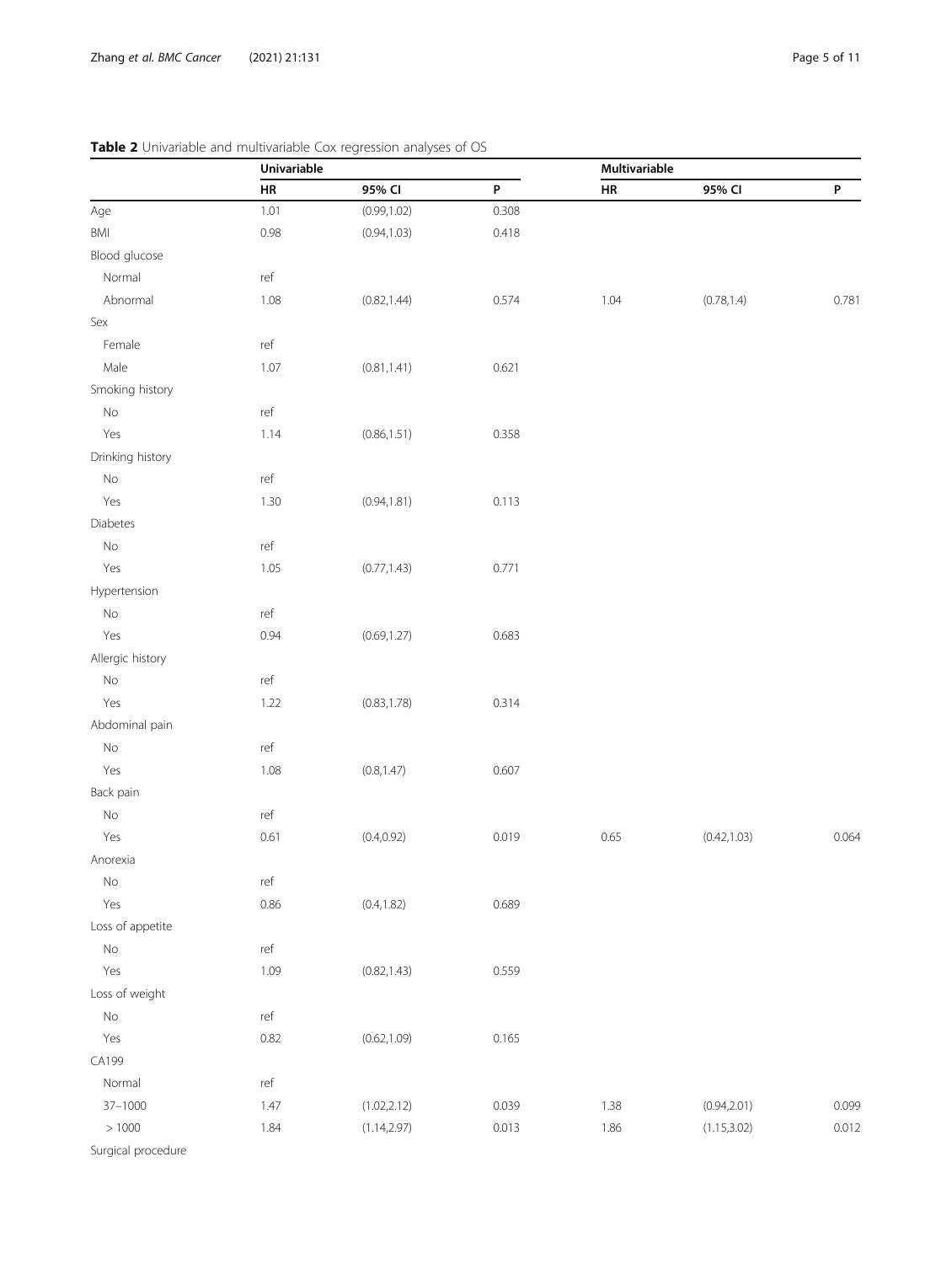|                        | <b>Univariable</b> |              |       | Multivariable |        |   |
|------------------------|--------------------|--------------|-------|---------------|--------|---|
|                        | HR                 | 95% CI       | P     | HR            | 95% CI | P |
| Whipple                | ref                |              |       |               |        |   |
| Distal                 | 1.26               | (0.91, 1.75) | 0.161 |               |        |   |
| Other                  | 0.95               | (0.44, 2.02) | 0.886 |               |        |   |
| Location               |                    |              |       |               |        |   |
| Head                   | ref                |              |       |               |        |   |
| Tail                   | 1.21               | (0.87, 1.69) | 0.253 |               |        |   |
| Differentiation degree |                    |              |       |               |        |   |
| Poor                   | ref                |              |       |               |        |   |
| Moderate-high          | 0.79               | (0.57, 1.08) | 0.144 |               |        |   |
| AJCC8 staging          |                    |              |       |               |        |   |
| Stage I                | ref                |              |       |               |        |   |
| Stage II               | 1.05               | (0.77, 1.43) | 0.753 |               |        |   |
| Stage III-IV           | 1.30               | (0.9, 1.87)  | 0.162 |               |        |   |
| Obstructive jaundice   |                    |              |       |               |        |   |
| No                     | ref                |              |       |               |        |   |
| Yes                    | 0.89               | (0.68, 1.17) | 0.405 |               |        |   |

## <span id="page-5-0"></span>Table 2 Univariable and multivariable Cox regression analyses of OS (Continued)

HR hazards ratio, CI confidence interval, BMI body mass index, CA cancer antigen, AJCC American Joint Committee on Cancer

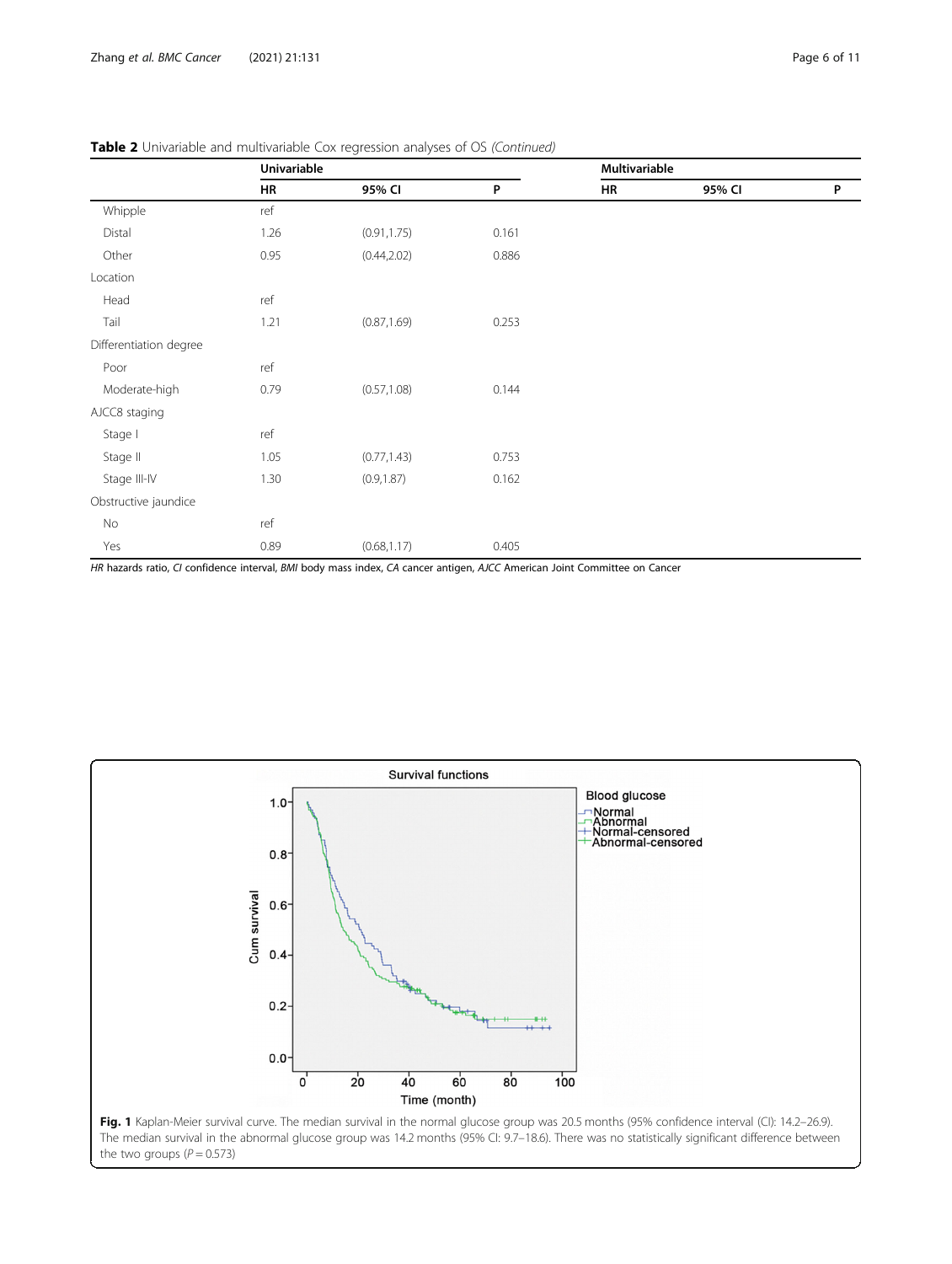|                  | Univariable |              |       | Multivariable |              |       |
|------------------|-------------|--------------|-------|---------------|--------------|-------|
|                  | OR          | 95% CI       | P     | OR            | 95% CI       | P     |
| Age              | 1.03        | (1, 1.06)    | 0.037 | 1.02          | (0.99, 1.06) | 0.157 |
| BMI              | 0.95        | (0.88, 1.03) | 0.232 |               |              |       |
| Blood glucose    |             |              |       |               |              |       |
| Normal           |             |              |       |               |              |       |
| Abnormal         | 1.42        | (0.84, 2.4)  | 0.195 | 1.27          | (0.71, 2.29) | 0.418 |
| Sex              |             |              |       |               |              |       |
| Female           |             |              |       |               |              |       |
| Male             | 1.44        | (0.86, 2.41) | 0.166 |               |              |       |
| Smoking history  |             |              |       |               |              |       |
| No               |             |              |       |               |              |       |
| Yes              | 0.9         | (0.53, 1.52) | 0.691 |               |              |       |
| Drinking history |             |              |       |               |              |       |
| $\rm No$         |             |              |       |               |              |       |
| Yes              | 0.92        | (0.48, 1.74) | 0.787 |               |              |       |
| Diabetes         |             |              |       |               |              |       |
| No               |             |              |       |               |              |       |
| Yes              | 1.5         | (0.85, 2.65) | 0.161 |               |              |       |
| Hypertension     |             |              |       |               |              |       |
| $\rm No$         |             |              |       |               |              |       |
| Yes              | 0.9         | (0.51, 1.59) | 0.726 |               |              |       |
| Allergic history |             |              |       |               |              |       |
| No               |             |              |       |               |              |       |
| Yes              | 0.96        | (0.45, 2.02) | 0.908 |               |              |       |
| Abdominal pain   |             |              |       |               |              |       |
| $\rm No$         |             |              |       |               |              |       |
| Yes              | 0.84        | (0.49, 1.46) | 0.538 |               |              |       |
| Back pain        |             |              |       |               |              |       |
| No               |             |              |       |               |              |       |
| Yes              | 0.49        | (0.23, 1.06) | 0.070 | 0.45          | (0.18, 1.11) | 0.085 |
| Anorexia         |             |              |       |               |              |       |
| No               |             |              |       |               |              |       |
| Yes              | 1.01        | (0.28, 3.68) | 0.987 |               |              |       |
| Loss of appetite |             |              |       |               |              |       |
| $\rm No$         |             |              |       |               |              |       |
| Yes              | 1.49        | (0.89, 2.49) | 0.126 |               |              |       |
| Loss of weight   |             |              |       |               |              |       |
| $\rm No$         |             |              |       |               |              |       |
| Yes              | $0.8\,$     | (0.47, 1.34) | 0.390 |               |              |       |
| CA199            |             |              |       |               |              |       |
| Normal           |             |              |       |               |              |       |
| $37 - 1000$      | 1.82        | (0.91, 3.66) | 0.092 | $1.7\,$       | (0.8, 3.63)  | 0.171 |
| > 1000           | 3.96        | (1.59, 9.89) | 0.003 | 3.68          | (1.38, 9.81) | 0.009 |

<span id="page-6-0"></span>

| Table 3 Univariable and multivariable logistic regression analyses of 1-year OS |
|---------------------------------------------------------------------------------|
|---------------------------------------------------------------------------------|

Procedure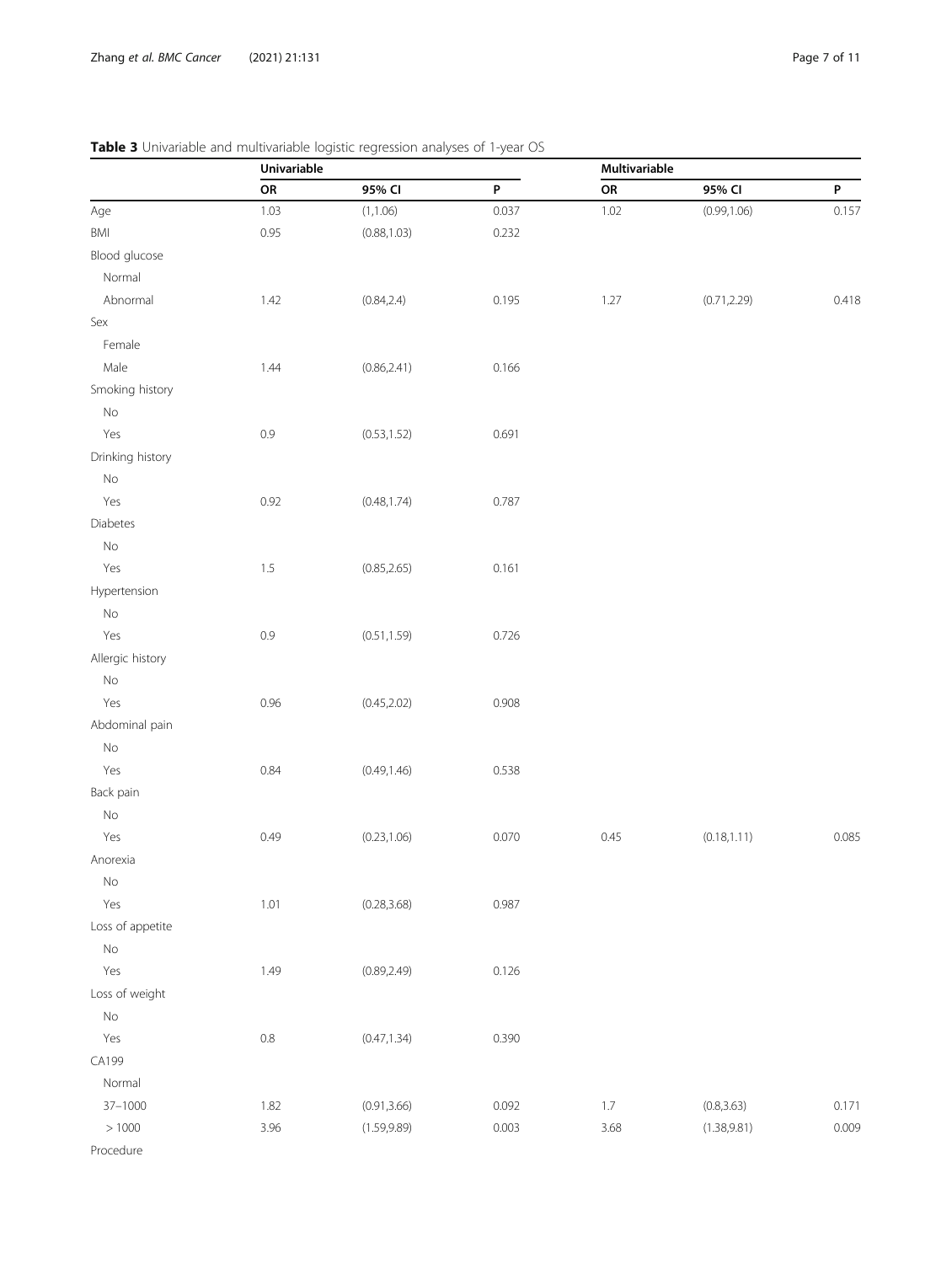|                      | Univariable |              |       | Multivariable |              |       |
|----------------------|-------------|--------------|-------|---------------|--------------|-------|
|                      | OR          | 95% CI       | P     | OR            | 95% CI       | P     |
| Whipple              |             |              |       |               |              |       |
| Distal               | 1.10        | (0.59, 2.04) | 0.774 |               |              |       |
| Other                | 0.75        | (0.18, 3.08) | 0.686 |               |              |       |
| Location             |             |              |       |               |              |       |
| Head                 |             |              |       |               |              |       |
| Tail                 | 1.17        | (0.63, 2.18) | 0.618 |               |              |       |
| Differentiation      |             |              |       |               |              |       |
| Low                  |             |              |       |               |              |       |
| Moderate-high        | 0.48        | (0.27, 0.85) | 0.013 | 0.51          | (0.26, 0.97) | 0.039 |
| AJCC8 staging        |             |              |       |               |              |       |
| Stage I              |             |              |       |               |              |       |
| Stage II             | 1.54        | (0.88, 2.73) | 0.134 | 1.54          | (0.81, 2.92) | 0.185 |
| Stage III-IV         | 1.95        | (0.98, 3.89) | 0.058 | 2.51          | (1.15, 5.51) | 0.021 |
| Obstructive jaundice |             |              |       |               |              |       |
| No                   |             |              |       |               |              |       |
| Yes                  | 1.07        | (0.65, 1.76) | 0.799 |               |              |       |

## Table 3 Univariable and multivariable logistic regression analyses of 1-year OS (Continued)

OR odds ratio, CI confidence interval, BMI body mass index, CA cancer antigen, AJCC American Joint Committee on Cancer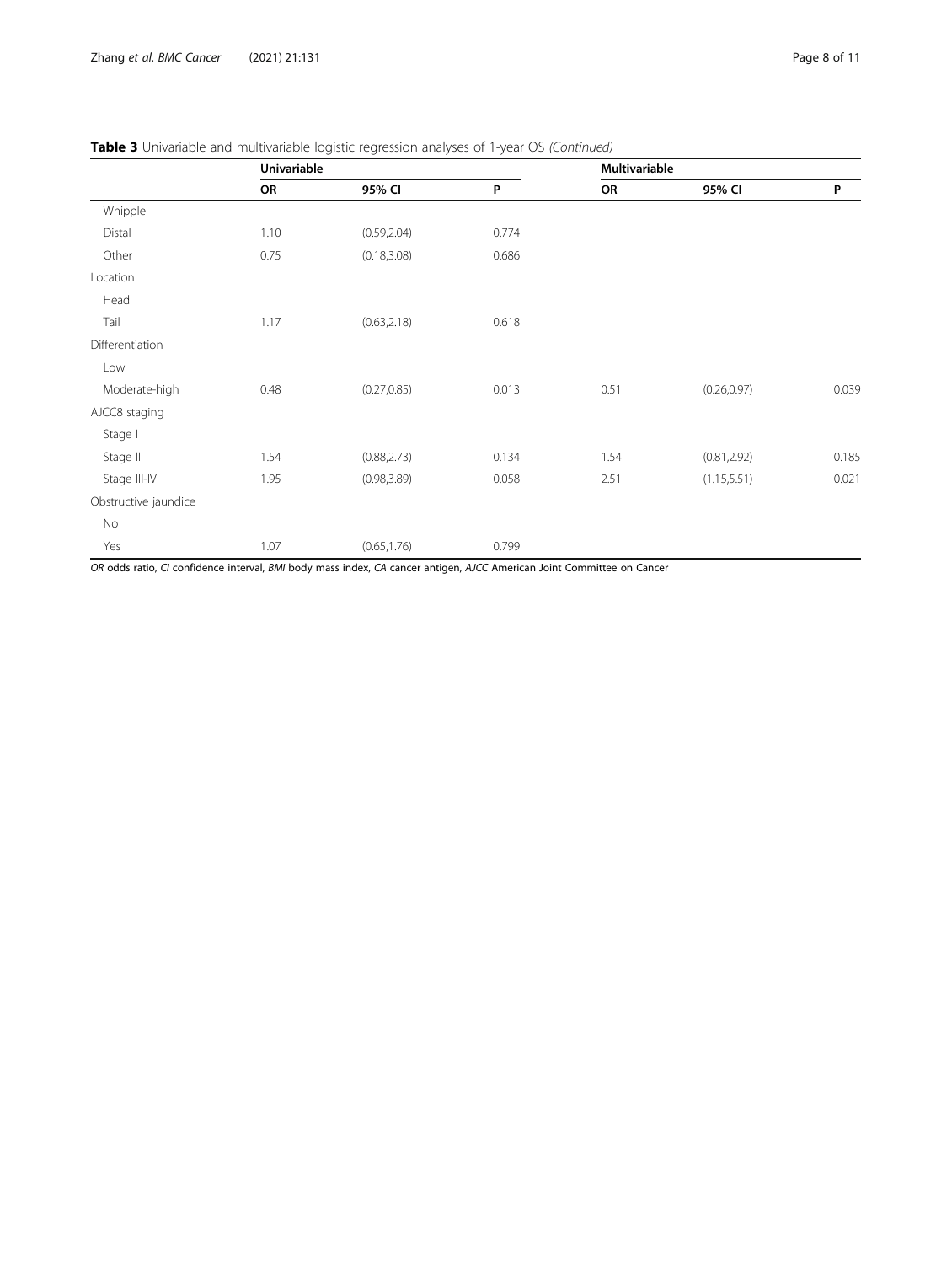|                  | Univariable |              |       | Multivariable |              |       |
|------------------|-------------|--------------|-------|---------------|--------------|-------|
|                  | OR          | 95% CI       | P     | OR            | 95% CI       | P     |
| Age              | 1.02        | (0.99, 1.05) | 0.235 |               |              |       |
| BMI              | 0.97        | (0.89, 1.05) | 0.424 |               |              |       |
| Blood glucose    |             |              |       |               |              |       |
| Normal           |             |              |       |               |              |       |
| Abnormal         | 1.41        | (0.84, 2.36) | 0.198 | 1.37          | (0.76, 2.46) | 0.296 |
| Sex              |             |              |       |               |              |       |
| Female           |             |              |       |               |              |       |
| Male             | 1.11        | (0.66, 1.85) | 0.696 |               |              |       |
| Smoking history  |             |              |       |               |              |       |
| $\rm No$         |             |              |       |               |              |       |
| Yes              | 1.22        | (0.72, 2.06) | 0.462 |               |              |       |
| Drinking history |             |              |       |               |              |       |
| $\rm No$         |             |              |       |               |              |       |
| Yes              | 1.28        | (0.66, 2.45) | 0.464 |               |              |       |
| Diabetes         |             |              |       |               |              |       |
| $\rm No$         |             |              |       |               |              |       |
| Yes              | 1.67        | (0.91, 3.04) | 0.096 | 1.5           | (0.74, 3.01) | 0.259 |
| Hypertension     |             |              |       |               |              |       |
| $\rm No$         |             |              |       |               |              |       |
| Yes              | 0.9         | (0.51, 1.57) | 0.702 |               |              |       |
| Allergic history |             |              |       |               |              |       |
| $\rm No$         |             |              |       |               |              |       |
| Yes              | 1.59        | (0.72, 3.51) | 0.248 |               |              |       |
| Abdominal pain   |             |              |       |               |              |       |
| $\rm No$         |             |              |       |               |              |       |
| Yes              | $1.5\,$     | (0.87, 2.6)  | 0.145 |               |              |       |
| Back pain        |             |              |       |               |              |       |
| No               |             |              |       |               |              |       |
| Yes              | 0.61        | (0.31, 1.22) | 0.164 |               |              |       |
| Anorexia         |             |              |       |               |              |       |
| No               |             |              |       |               |              |       |
| Yes              | 0.65        | (0.18, 2.3)  | 0.502 |               |              |       |
| Loss of appetite |             |              |       |               |              |       |
| $\rm No$         |             |              |       |               |              |       |
| Yes              | 1.24        | (0.74, 2.08) | 0.410 |               |              |       |
| Loss of weight   |             |              |       |               |              |       |
| $\rm No$         |             |              |       |               |              |       |
| Yes              | 0.76        | (0.45, 1.29) | 0.315 |               |              |       |
| CA199            |             |              |       |               |              |       |
| Normal           |             |              |       |               |              |       |
| $37 - 1000$      | $2.1\,$     | (1.1,4)      | 0.025 | 2.46          | (1.25, 4.86) | 0.009 |
| > 1000           | 3.04        | (1.22, 7.62) | 0.017 | 3.33          | (1.27, 8.71) | 0.014 |
| Procedure        |             |              |       |               |              |       |

<span id="page-8-0"></span>Table 4 Univariable and multivariable logistic regression analyses of 2-year OS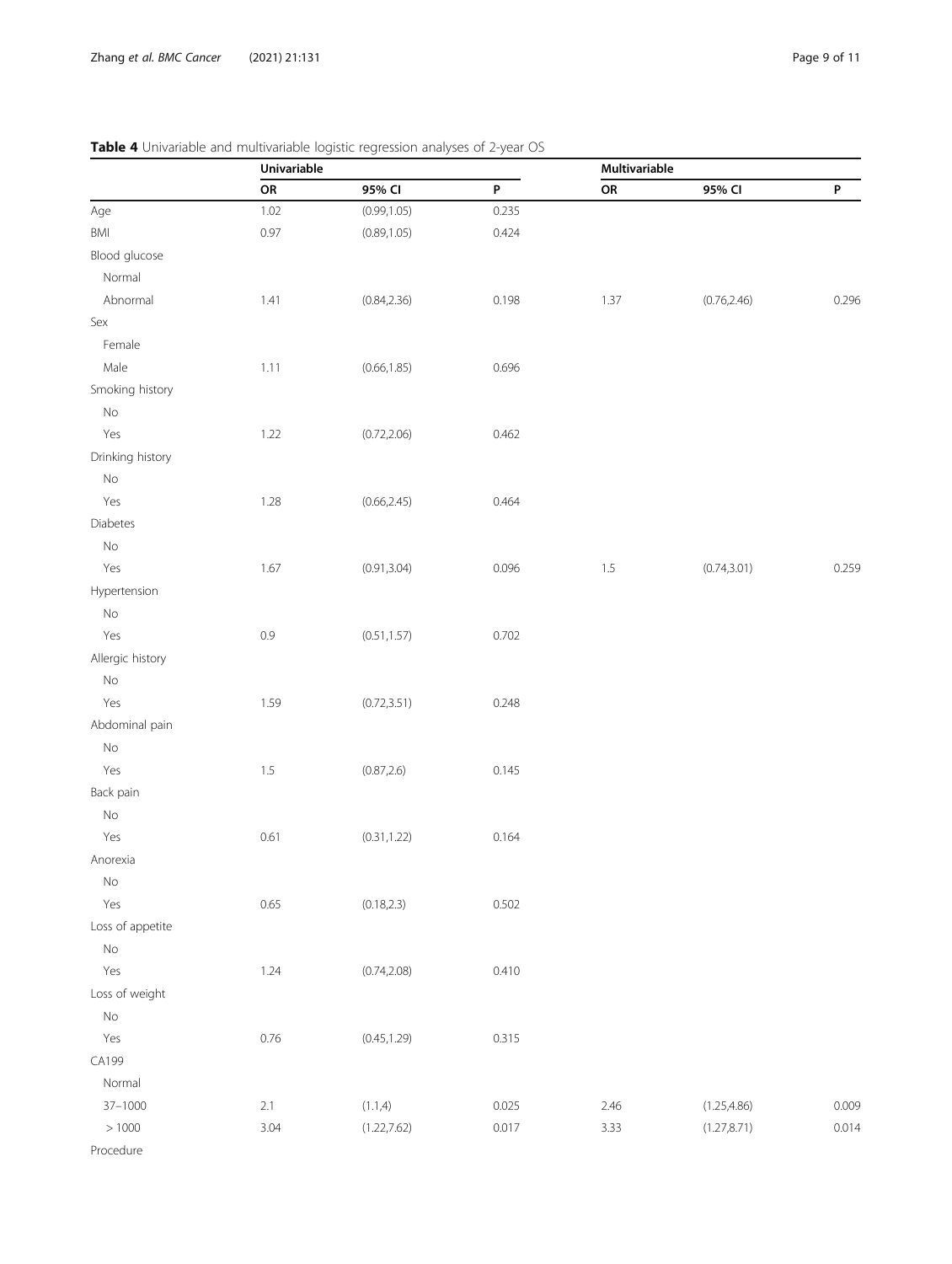|                      | Univariable |              |       | Multivariable |              |       |
|----------------------|-------------|--------------|-------|---------------|--------------|-------|
|                      | OR          | 95% CI       | P     | OR            | 95% CI       | P     |
| Whipple              |             |              |       |               |              |       |
| Distal               | 1.64        | (0.85, 3.16) | 0.138 |               |              |       |
| Other                | 1.46        | (0.35, 6.01) | 0.601 |               |              |       |
| Location             |             |              |       |               |              |       |
| Head                 |             |              |       |               |              |       |
| Tail                 | 1.76        | (0.91, 3.42) | 0.096 | 2.57          | (1.19, 5.53) | 0.016 |
| Differentiation      |             |              |       |               |              |       |
| Low                  |             |              |       |               |              |       |
| Moderate-high        | 0.62        | (0.34, 1.14) | 0.126 |               |              |       |
| AJCC8 staging        |             |              |       |               |              |       |
| Stage I              |             |              |       |               |              |       |
| Stage II             | 0.93        | (0.53, 1.63) | 0.807 |               |              |       |
| Stage III-IV         | 1.79        | (0.86, 3.73) | 0.122 |               |              |       |
| Obstructive jaundice |             |              |       |               |              |       |
| No                   |             |              |       |               |              |       |
| Yes                  | 0.82        | (0.49, 1.36) | 0.439 |               |              |       |

## <span id="page-9-0"></span>**Table 4** Univariable and multivariable logistic regression analyses of 2-year OS (Continued)

OR odds ratio, CI confidence interval, BMI body mass index, CA cancer antigen, AJCC American Joint Committee on Cancer

#### **Abbreviations**

OS: Overall survival; CI: Confidence interval; CT: Computed tomography; MRI: Magnetic resonance imaging; BMI: Body mass index; IGF: Insulin growth factor

## Acknowledgements

Not applicable.

## Authors' contributions

ZMM and YXH were major contributors in organizing and writing the manuscript. HXR and KY performed the data collection and the follow-up works. XWF analyzed and interpreted the patient data regarding the blood glucose levels. All authors read and approved the final manuscript.

#### Funding

This study was funded by the National Natural Science Foundation of China (Grant No. 81773108). The funders had no role in study design, data collection and analysis, decision to publish, or preparation of the manuscript.

#### Availability of data and materials

Data sharing is not applicable to this article as no datasets were generated or analyzed during the current study.

### Ethics approval and consent to participate

This study was approved by the Ethics Committee of Shengjing Hospital of China Medical University. Informed consent was waived because of the retrospective design.

#### Consent for publication

Not applicable.

#### Competing interests

The authors declare that they have no competing interests.

#### Author details

<sup>1</sup>Department of Pathology, Shengjing Hospital of China Medical University, Shenyang, China. <sup>2</sup>Department of Endocrinology, Shengjing Hospital of China Medical University, Shenyang, China.

## Received: 16 July 2020 Accepted: 31 January 2021 Published online: 06 February 2021

#### References

- 1. McGuigan A, Kelly P, Turkington RC, Jones C, Coleman HG, McCain RS. Pancreatic cancer: a review of clinical diagnosis, epidemiology, treatment and outcomes. World J Gastroenterol. 2018;24:4846–61.
- 2. Kamisawa T, Wood LD, Itoi T, Takaori K. Pancreatic cancer. Lancet. 2016;388: 73–85.
- 3. Kleeff J, Korc M, Apte M, La Vecchia C, Johnson CD, Biankin AV, et al. Pancreatic cancer. Nat Rev Dis Primers. 2016;2:16022.
- 4. Bray F, Ferlay J, Soerjomataram I, Siegel RL, Torre LA, Jemal A. Global cancer statistics 2018: GLOBOCAN estimates of incidence and mortality worldwide for 36 cancers in 185 countries. CA Cancer J Clin. 2018;68:394–424.
- 5. Siegel RL, Miller KD, Jemal A. Cancer statistics, 2020. CA Cancer J Clin. 2020; 70:7–30.
- 6. NCCN. Clinical practice guidelines in oncology (NCCN guidelines). Pancreatic adenocarcinoma. Version 1.2020. Fort Washington: National Comprehensive Cancer Network; 2019.
- 7. Huang Y, Cai X, Qiu M, Chen P, Tang H, Hu Y, et al. Prediabetes and the risk of cancer: a meta-analysis. Diabetologia. 2014;57:2261–9.
- 8. Song S, Wang B, Zhang X, Hao L, Hu X, Li Z, et al. Long-term diabetes mellitus is associated with an increased risk of pancreatic Cancer: a metaanalysis. PLoS One. 2015;10:e0134321.
- 9. Liao WC, Tu YK, Wu MS, Lin JT, Wang HP, Chien KL. Blood glucose concentration and risk of pancreatic cancer: systematic review and doseresponse meta-analysis. BMJ. 2015;350:g7371.
- 10. Wu CH, Wu TY, Li CC, Lui MT, Chang KW, Kao SY. Impact of diabetes mellitus on the prognosis of patients with oral squamous cell carcinoma: a retrospective cohort study. Ann Surg Oncol. 2010;17:2175–83.
- 11. Li W, Zhang X, Sang H, Zhou Y, Shang C, Wang Y, et al. Effects of hyperglycemia on the progression of tumor diseases. J Exp Clin Cancer Res. 2019;38:327.
- 12. Ramteke P, Deb A, Shepal V, Bhat MK. Hyperglycemia Associated Metabolic and Molecular Alterations in Cancer Risk, Progression, Treatment, and Mortality. Cancers (Basel). 2019;11(9):1402.
- 13. Cui G, Zhang T, Ren F, Feng WM, Yao Y, Cui J, et al. High blood glucose levels correlate with tumor malignancy in colorectal Cancer patients. Med Sci Monit. 2015;21:3825–33.